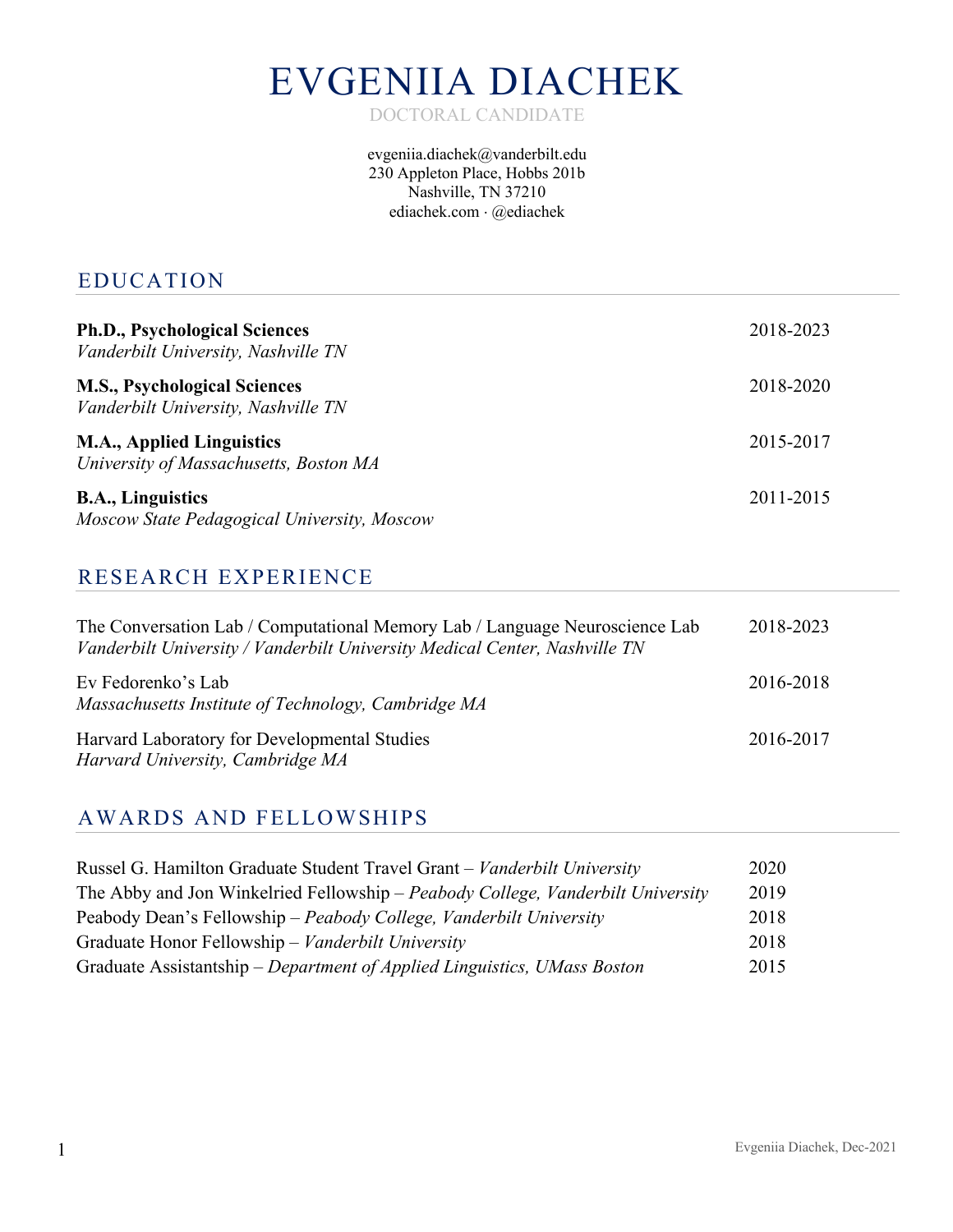- [1] Mahowald, K.\*, **Diachek, E.\***, Gibson, E., Fedorenko, E., & Futrell, R. (submitted). Grammatical cues are largely, but not completely, redundant with word meanings in natural language. *https://arxiv.org/abs/2201.12911*
- [2] **Diachek, E.**, Morgan, V., & Wilson, S.M. (submitted). Adaptive language mapping paradigms for presurgical language assessment.
- [3] **Diachek, E.**, & Brown-Schmidt, S. (under review). The effect of disfluency on memory for what was said. *Journal of Experimental Psychology: Learning, Memory, Cognition*.
- [4] **Diachek, E.\***, Blank, I.\*, Siegelman, M.\*, Affourtit, J., & Fedorenko, E. (2020). The domain-general multiple demand (MD) network does not support core aspects of language comprehension: a largescale fMRI investigation. *Journal of Neuroscience*, *40*(23), 4536-4550.
- [5] Mollica, F., Siegelman, M., **Diachek, E.**, Piantadosi, S. T., Mineroff, Z., Futrell, R., ... & Fedorenko, E. (2020). Composition is the core driver of the language-selective network. *Neurobiology of Language*, *1*(1), 104-134.

#### IN PREPARATION

- [6] **Diachek, E.**, Brown-Schmidt, S., & Polyn, S. (in preparation). A computational model of binary semantic classification.
- [7] **Diachek, E.**, Patel, N., Brown-Schmidt, S., & Duff, M. (in preparation). Intact memory for language following disfluency in individuals with traumatic brain injury.
- [8] **Diachek, E.**, Blank, I., & Fedorenko E. (in preparation). Co-lateralization of linguistic and arithmetic processing to the left hemisphere.

## CONFERENCE PRESENTATIONS

**Diachek, E.**, Brown-Schmidt, S., & Polyn, S. A computational model of binary semantic classification. The 61st Annual Meeting of the Psychonomic Society. Virtual, November 2020.

**Diachek, E., & Brown-Schmidt, S. The effect of disfluency on memory for what was said. The 61<sup>st</sup> Annual** Meeting of the Psychonomic Society. Virtual, November 2020.

**Diachek, E.**, Blank, I., & Fedorenko E. Co-lateralization of linguistic and arithmetic processing to the left hemisphere. The 20<sup>th</sup> Annual Meeting of the Society for the Neurobiology of Language. Virtual, October 2020.

**Diachek, E.** & Brown-Schmidt, S. The effect of disfluency on memory following sentence comprehension. The 33rd CUNY Conference on Human Sentence Processing. Amherst MA, March 2020.